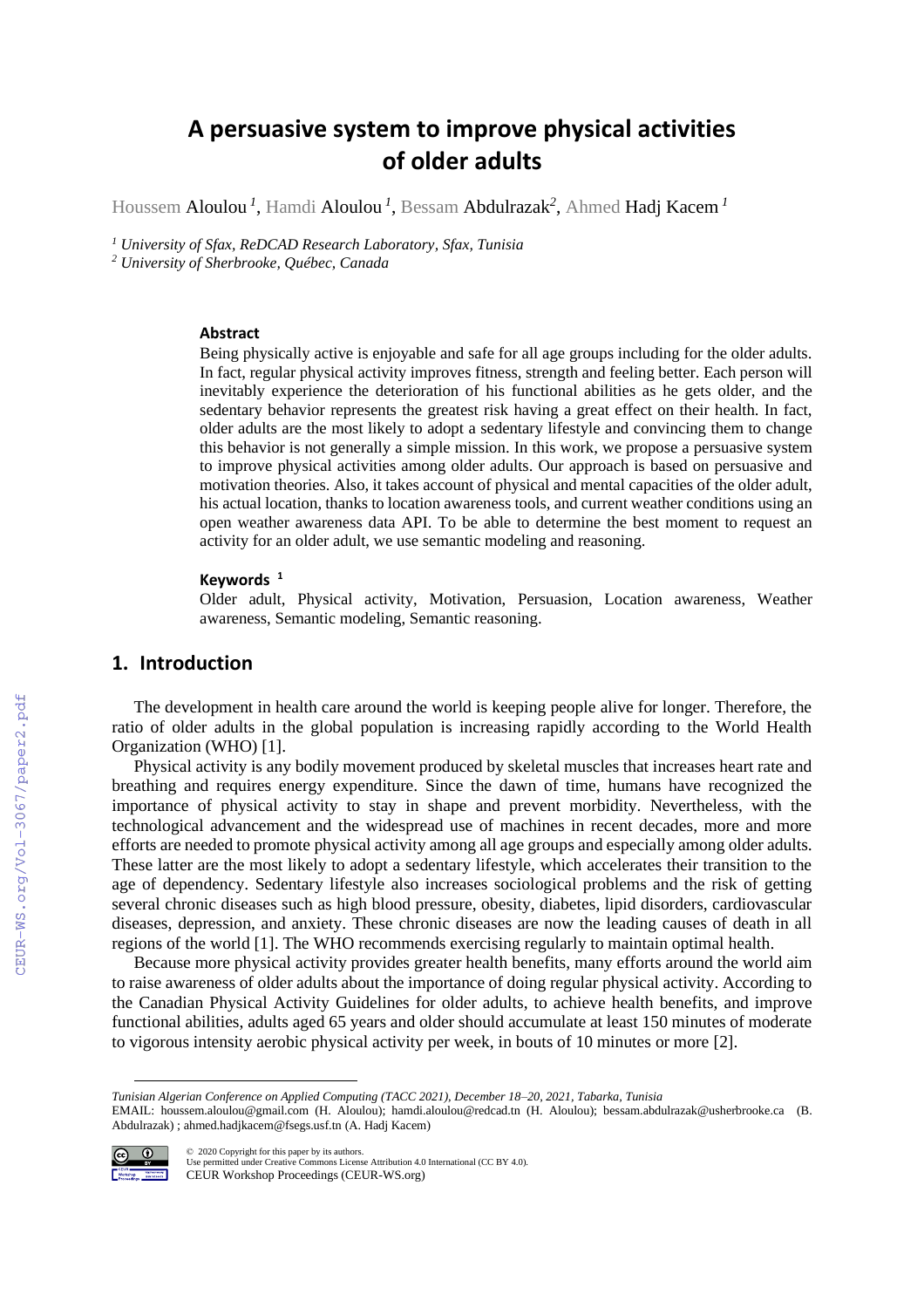In the present work, our goal is to prevent sedentary lifestyles among older adults and to promote their physical activities without coercion or deception. Older adults must be well motivated to change their behavior and move more. Motivation serves as the guiding force behind all human behaviors. It is a state-of-mind, filled with enthusiasm and energy. It is a force inside or outside the body that energizes, directs, and maintains goal-oriented behaviors [3]. Hence, motivation could encourage older adults to change behavior and to engage in health-oriented behaviors. In fact, there exist many behavioral change methodologies which use persuasive methods to change subjects' behaviors. These methodologies are stimulated by cognitive and social psychology.

Our proposed approach applies these methodologies to promote physical activities among older adults. To ensure the success of our persuasion technique, we take into consideration the older adult's health profile and his preferred activities. To have a contextualized persuasion, our proposed methodology takes also account of the current location of the person and the current weather conditions. This intelligence is guaranteed thanks to the use of semantic modeling and reasoning, which from different types of information, it would be able to decide the best moment to trigger the desired behavior.

Following, section 2 presents a detailed state of the art of existing behavior change techniques. In section 3, we expound our methodology to promote physical activities of older adults. Then, in section 4, we present the validation of the methodology. Finally, we end this article with a conclusion.

### **2. State of the art**

Aging of people is caused by different types of factors: biological factors, environmental factors, and behavioral factors [4]. Several scientific research have shown that being active is useful for everyone, regardless of age [5] and regardless of its intensity. In fact, it has shown more recently that daily living activities have a positive effect on health outcomes [6].

In this work, our objective is to stimulate older adults to change behavior and promote physical activities. Change is the synonym of modification and alteration. It is defined as the progress from one condition to another. A change in a person's behavior is a change in his habits or in his way of behaving [7]. To have a successful behavior change, the older adult must be aware of the importance of physical activities and must be well motivated to do it.

In [8], motivation is defined as "the set of forces encouraging an individual to engage in a given particular behavior to achieve a goal or perform an activity. It is the combination of several concepts that relates to both cognitive (internal) and environmental (external) factors". Motivation is frequently described as being either "Extrinsic" or "Intrinsic" [9]:

- [Intrinsic motivation:](https://www.verywellmind.com/what-is-intrinsic-motivation-2795385) it arises from within the individual. It is the motivation to do an activity for its own sake. For example, solving a complicated crossword puzzle purely for personal gratification. The highest level of intrinsic motivation is labeled "Optimal experience" [10].
- [Extrinsic motivation:](https://www.verywellmind.com/what-is-extrinsic-motivation-2795164) it arises from outside of the individual. It is the motivation to do an activity to attain some external goal and often involve social-environmental factors including rewards, trophies, money, social recognition, praise, competition, and surveillance. Over time, some of these goals can be internalized and the person no longer feels that they come from outside and tends to become an Intrinsic motivation.

Various behavior change theories used motivation as an essential element. Our methodology takes advantage of several existing behavior change theories to have a successful persuasion which triggers the desired behavior at the right time and place and when the person is well motivated to do it. In [11], Fogg demonstrated in his behavior change model FBM that 3 conditions must converge at the same time for a behavior to be realized: sufficient "Motivation" and "Capacity" to do the requested behavior and a well-chosen moment to "Trigger" the behavior (physical location, emotions, availability, proximity, etc.) when the person is most open to persuasion (Kairos factor) and thanks to the availability and portability of mobile devices (convenience factor).

Bandura proposed the "Social Cognitive Theory" [12]. He argues that people are motivated by external forces. This theory is formed by a triad of three interacting factors: personal factor, behavioral factor, and environmental factor [13]. These factors are controlled by behavior change variables like:

• Self-efficacy: Person's confidence in his ability to perform the behavior requested of him.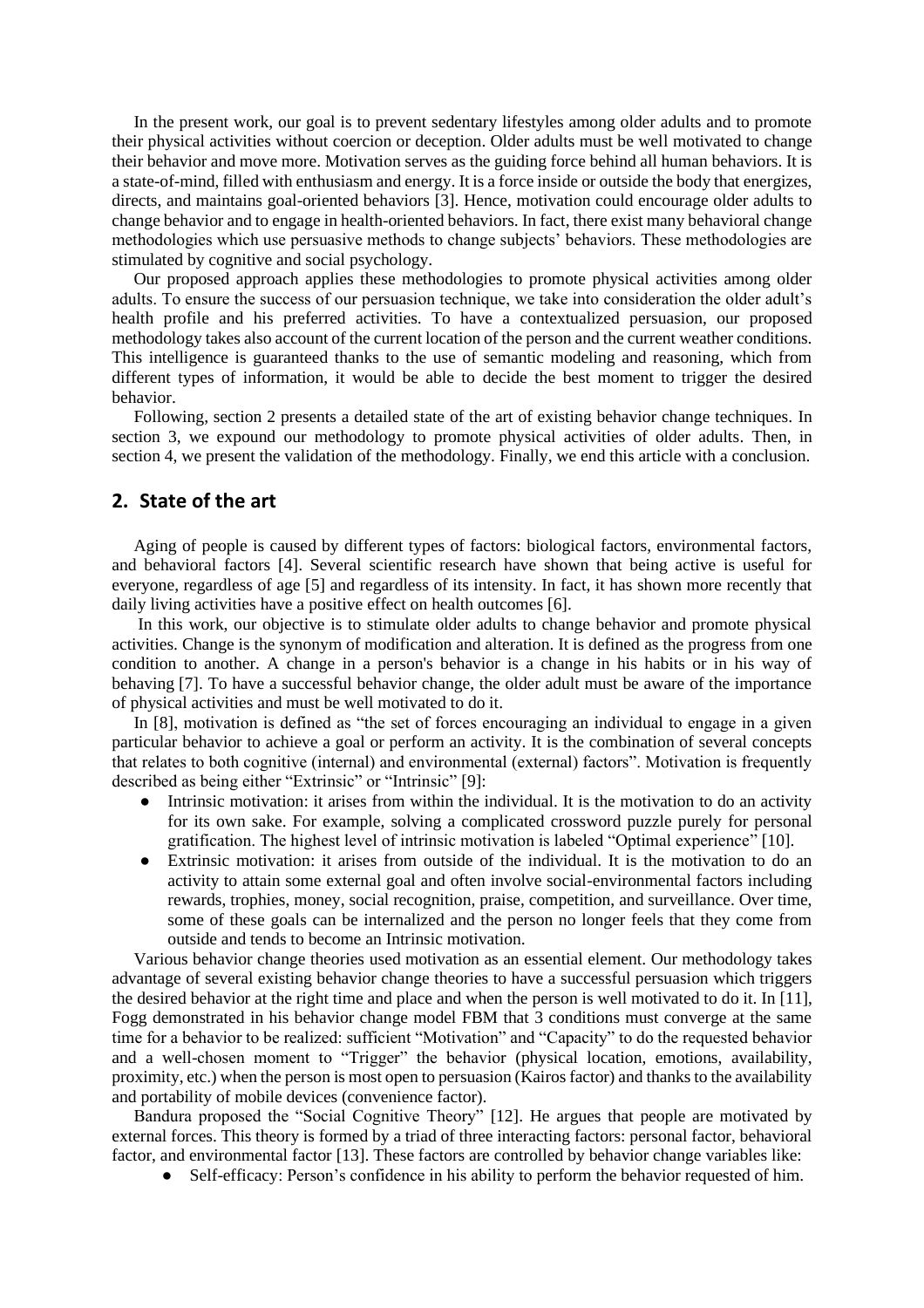- Outcome expectations: Person must be aware of the expected consequences of a behavior.
- Self-monitoring: Empower the person by self-controlling in carrying out the requested behaviors.
- Reinforcement: any event that strengthens or increase the likelihood of a behavior.

The relation between the attitude and the behavior of a person was explained in the "Theory of Reasoned Action [14]. According to this theory, a person's belief is made from several background factors: individual factors (personality, emotions, values, etc.), social factors (age, level of education, culture, etc.), and factors information (knowledge, experience, etc.). These beliefs form the person's perception and then his intention to perform voluntary requested behavior.

The "Theory of Planned Behavior" [15] is an improvement of the theory of reasoned action. It stipulates that the behavior is determined by the intention, formed by the values/beliefs of the person and social norms, and the sense of ability and self-efficacy to adopt a requested behavior. This theory is used in a very wide range of situations like smoking, road safety, sharing content on social media and the approval of the use of new technologies. In fact, the acceptance of technology can be defined as "The approval, favorable reception and continued use of newly introduced devices and systems." [16].

In our research work, we have the mandate to propose the use of a non-intrusive mobile application which must be acceptable and appreciated by participating older adults. The "Technology Acceptance Model" [17] [18] [19] is an adaptation of the Theory of Planned Behavior for the system information domain. It models how to convince users to accept a new technology. According to this theory, two elements make it possible to determine the intention of a person to use or not a technology: Perceived Utility and Perceived Ease-of-use. Perceived Utility is directly affected by Perceived Ease-of-use.

Among the research studies that have applied the Technology Acceptance Model, we can cite [20], it was applied to examine the behavior and degree of acceptance of e-commerce by older adults in the United States. Questionnaires were distributed to people aged between 52 and 87 years. The Technology Acceptance Model was used and adapted to examine the impact of Ease-of-use, Utility, and Trust on the acceptance of e-commerce. Ease of use has a significant impact on utility and trust has an impact on ease of use and utility.

Senior Technology Acceptance and Adoption Model [21] was developed to predict factors influencing the adoption of mobile phones by older adult users. Three phases to guarantee a successful application of this model:

- Objectification phase: The user establishes his "intention" to use the mobile phone from a "User context" point of view influenced by "Social factors", "Perceived usefulness", and "Ease of learning and use".
- Incorporation phase: Characterized by a process of "Testing" and "Exploration". At the end of this phase, the "Utility" is confirmed or infirmed. If the "Utility" is confirmed for the user, that means that the motivation was successful and that it leads to a real "Intention to use" of this technology.
- Acceptance and adoption phase: The adoption and full use of mobile phones by the older adult. Acceptance is a prerequisite for adoption, but adoption involves behavior change, giving technology use a place in someone's life.

The Senior Technology Acceptance and Adoption Model was used in various research works. For example, in [22] and [23], authors tested the model, empirically using a questionnaire survey, to understand the acceptance of Gerontechnology by the oldest Chinese in Hong Kong . In fact, the Gerontechnology is an interdisciplinary field that combines "Gerontology", which is a field of study that focuses on aging, its consequences and its implication, and "Technology", which creates ergonomic technological environments to assist older adults in activities of daily life, housing, mobility and transport, communication and autonomy, health and self-esteem, work, and leisure.

## **3. Methodology**

Engaging in more physical activity results in more health benefits. To promote health and improve functional ability, older adults aged 65 years and older should do at least 150 minutes of moderate to vigorous physical activities per week in sessions of at least 10 minutes.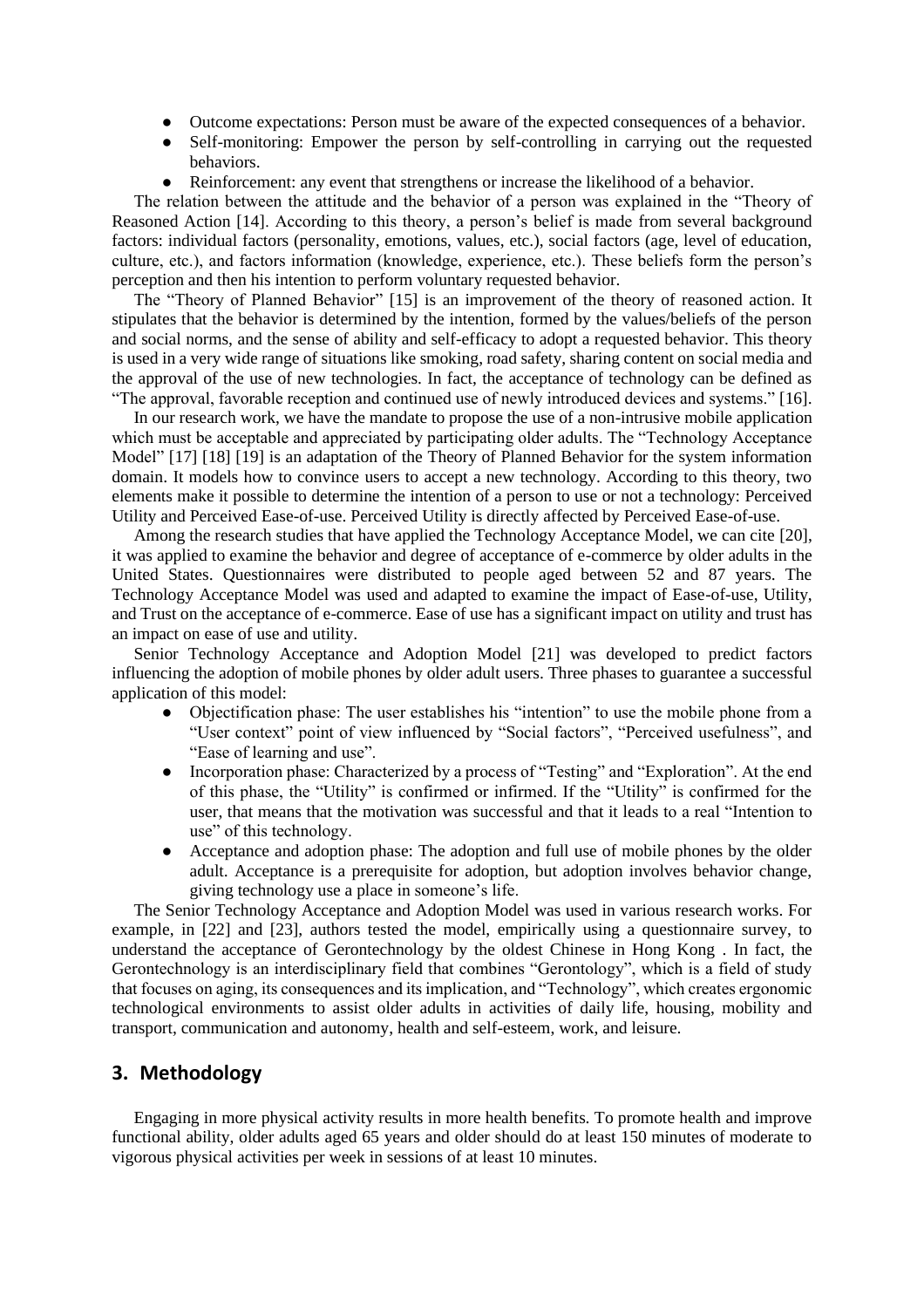Transition from a sedentary lifestyle to an active lifestyle requires targeting an optimal motivation of older adults.

In a previous work [24], we proposed a personalized and customized persuasion strategy to promote older adults' physical activity. Defined persuasion theory was based on some behavior change theories especially on Fogg's behavior model (FBM) [11]. In addition, our persuasion strategies are adapted for each participant. In fact, it uses the health and personal profile of each older adult to be sure of the ability of the older adult to do the requested behavior even before asking it. This keeps the motivation of the participant who will find the requested tasks easy and within his capabilities.

In the present work, we broaden our approach by relying on additional methods of behavior change and by being aware of the current context of the older adult. It is certain that the context-awareness of physical and psychological state of the older adult are essential to have successful persuasion strategies. But taking in consideration its surrounding state is also crucial to ensure more relevant notifications to trigger a desired behavior.

To succeed in defining an effective and sustainable persuasion strategy, able to be maintained and improved, our persuasive approach to promote physical activity of older adults has three principal stages: The pre-persuasion, the persuasion, and the post-persuasion.



**Figure 1:** Persuasion stages

### **3.1. Pre-persuasion stage: Form older adult's profile**

Each new participant willingly provides some information by answering questions when registering on our platform. The collected data concerns:

- Personal profile: Name, Family name, e-mail, gender, address, marital status, level of study, current job, etc.
- Health state: To take into consideration the older adult's past and current health history, strengths, and vulnerabilities before suggesting an activity. To draw an overall overview of the health state of a participating older adult, we mainly used the HUI-3 index (Health Utility Index – Mark 3) [25] which is a generic health profile and preference-based system for measuring health status, for reporting health-related quality of life, and producing utility scores, to model the health profile. The HUI-3 classification system comprises 8 attributes: Vision, Hearing, Speech, Ambulation, Dexterity, Emotion, Cognition, and Pain. Each with 5 or 6 levels of ability/disability. The value "1" means that the person does not have any health problems for the attribute. The more the value tends towards the greatest value of the attribute (5 or 6), the more the state of health of the elderly person for this attribute is deteriorated.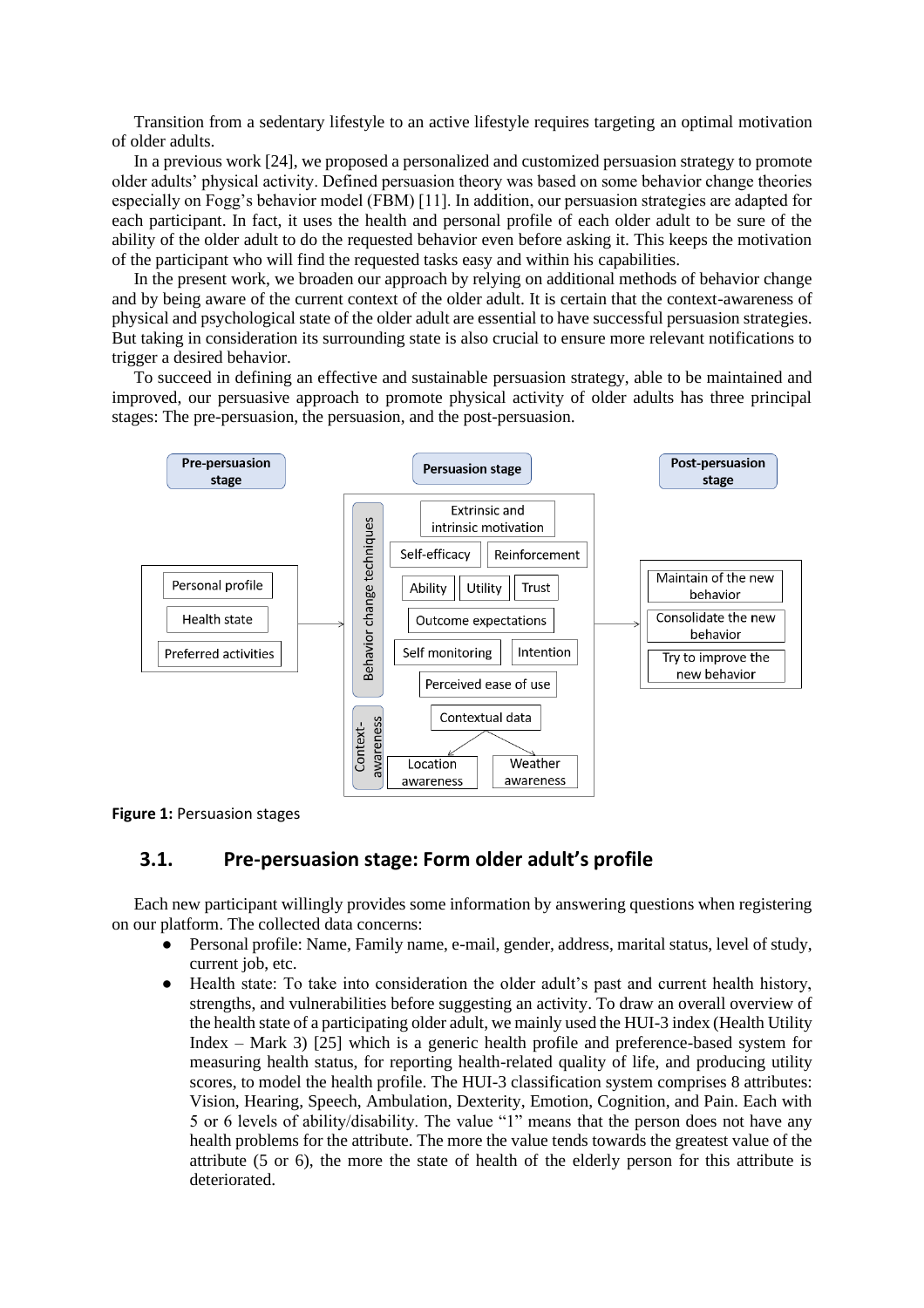• Preferred activities: The proposed activities for every participating older adult can belong to one of the following types. Some activities are daily living. For example: personal hygiene, dressing room, feeding, ambulation, preparing meals, washing the dishes and clothes, etc. Some other activities relate to physical exercises whether individually or with other colleagues to break isolation and have a kind of friendly competition.

This helps our persuasive theory to draw relatively clearly the profile of the participant, his physical and mental capabilities, and his preferred activities.

## **3.2. Persuasion stage: Motivate older adult to change behavior**

There is no doubt that regular physical activity is very useful for all age groups including older adults. For this reason, it is recommended to stay active even when getting older. Even though many older people have physical limitations, that doesn't mean they won't be able to be active, sure as far as possible!

Indeed, there are always ways to adapt physical activity, for example: Doing exercises sitting on a chair, doing exercises in the swimming pool for those at risk of falling, creating a safer environment for a person who has suffered from a stroke, etc. What is important is to keep moving while being careful.

Our goal is to keep the motivation of participating older adults at its highest level based on the different behavioral theories cited in our state of the art. The table below contain some of behavior change elements used in our approach. For each, we cite some examples and how it is implemented in our persuasive system.

| Element of              | Example                                                                                                          | Implementation                                                                                                           |  |  |
|-------------------------|------------------------------------------------------------------------------------------------------------------|--------------------------------------------------------------------------------------------------------------------------|--|--|
| persuasion              |                                                                                                                  |                                                                                                                          |  |  |
| <b>Intrinsic</b>        | Cooperation: Several older                                                                                       | Offering activities that are done in group such                                                                          |  |  |
| motivation              | adults with similar profiles and<br>preferences can cooperate in<br>carrying out collective group<br>activities. | as: walking outdoor with friends.                                                                                        |  |  |
| Intrinsic<br>motivation | Acknowledgement: to make<br>older adult feel good about his<br>effort in promoting his physical<br>activity.     | Periodically, congratulate the participant who<br>achieves good performance.                                             |  |  |
| Reinforcement           | Training to be able to well<br>accomplish the requested<br>behavior.                                             | To finally be able to take long walks, the older<br>adult can start by taking short walks in the<br>neighboring streets. |  |  |
| Ability                 | Only suggest activities that are<br>possible to do                                                               | Semantic reasoning to suggest activities<br>based on the health profile.                                                 |  |  |
| Utility                 | Show the benefits of doing the<br>requested physical activity and<br>possible drawbacks if not.                  | Well-formulated notifications to explain the<br>importance of physical activity on mental and<br>physical health.        |  |  |
| Trust                   | Having credibility and expertise<br>will give increased power of<br>persuasion                                   | Notifications contain quotes taken from<br>official sources and with scientific merit.                                   |  |  |
| Perceive ease           | Simplifying the mobile App to                                                                                    | A mobile App is always available, responsive,                                                                            |  |  |
| of use                  | be easy to use by older adults                                                                                   | and easy to access, has greater opportunity<br>to persuade.                                                              |  |  |

**Table 1**

Some of adopted behavior change techniques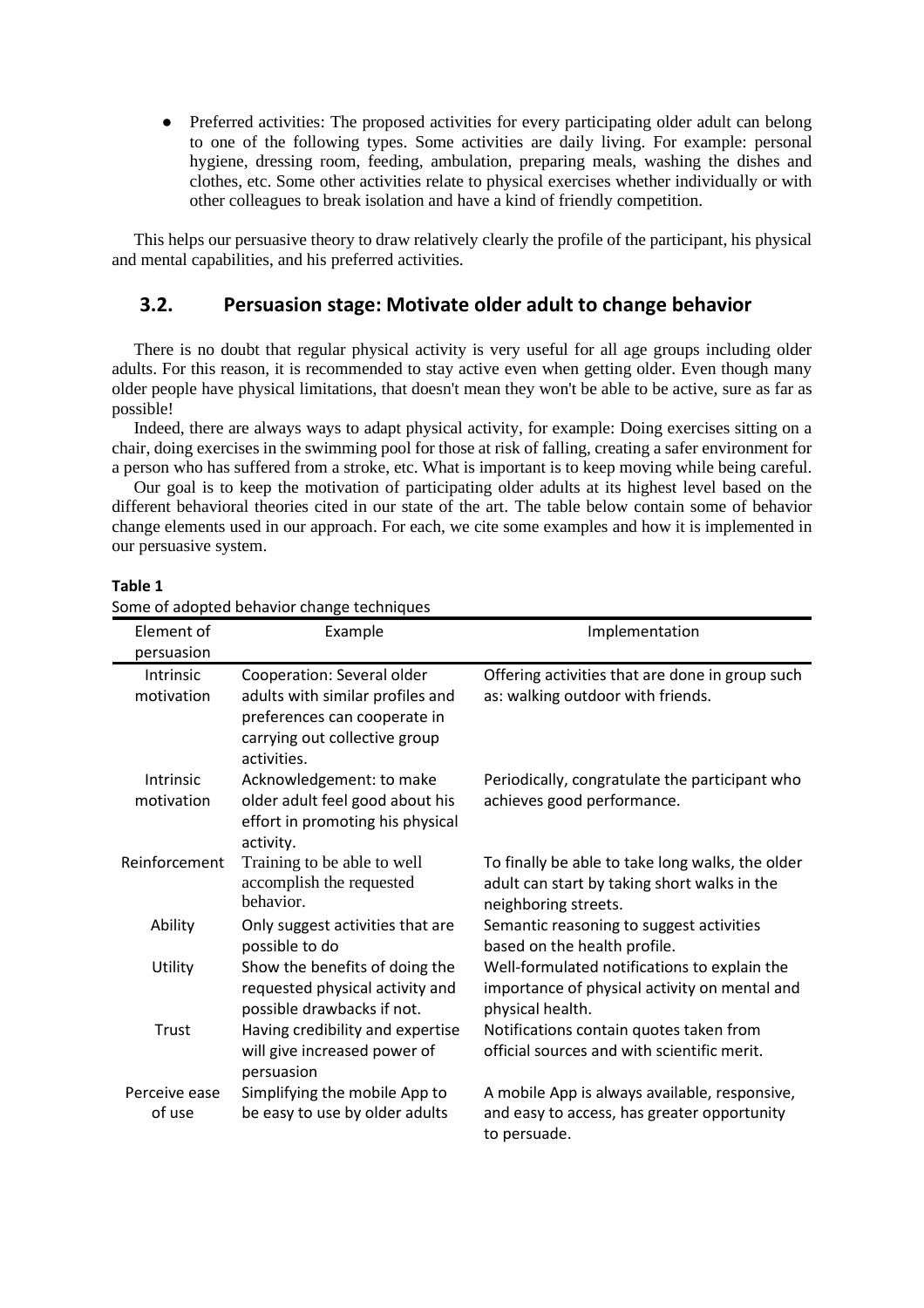Outcome expectations Make it possible to be aware of the expected consequences of a behavior

Demonstrate the benefits that will be derived from performing this behavior.

### **3.2.1. Contextual data**

A very good motivation leads to a successful influence of attitudes and behaviors change only if timing and context are well chosen. In [26], Fogg has demonstrated that new computing capabilities, especially network and mobile technologies, offer additional potential to persuade people by offering suggestions:

- At the opportune moment (the Kairos factor): thanks to the mobility and connectivity of new IT systems, and
- Easily (the Convenience factor): since a computing device is always available and close to the user and its use is fast and easy without requiring a delay.

### **Contextual data based on "location awareness"**

The location awareness refers to the capability of a device, like a smartphone, to determine its location in terms of coordinates [27]. This allows to identify the user's location through mobile devices with location technology and provide the required application services based on the location. In recent years, many portable devices have been equipped with built-in GPS location services.

To be able to geolocate the older adult, we have used the "android.location<sup>2</sup>" API which uses Android location based services and its related services to determine the location of the older adult's smartphone.

This API is so accurate to the point of being able to have the full address of the current position: geographic coordinates (latitude and longitude), building number, street name, city, country, and the postal code. Our Android app receives regular updates on the person's current location from "android.location" API. For example, knowing the name of the city or the name of the borough where the older adult is currently located will allow to suggest activities sensitive to the current location.

### **Contextual data based on "weather awareness"**

To access weather's data of the older adult's current location, our mobile app uses an Open Weather Map API<sup>3</sup> allowing to access current weather data worldwide. Data provided by this API comes from various sources such as global and local weather models, satellites, radars, and a large network of weather stations.

Knowing the name of the city where the older adult is currently located will allow the possibility of offering activities that consider the current weather conditions in addition to the physical and mental state of the older adult.

### **3.3. Post-persuasion**

To be considered as successful persuasion strategy, a new behavior must be preserved for a long time as several older adults may adopt the new proposed behavior for a limited period and they give up after a certain time. This can be explained by the fact that preserving a behavior or attitude requires a lot of effort, energy, and time, etc. For this reason, the older adult will continue receiving notifications on their smartphone to encourage them to maintain their new behavior and to consolidate it.

### **4. Validation**

The availability and portability of smartphones make it possible to reach participating older adults at any place and time. We developed a full persuasion system called "ActiveSenior", a first version of

<sup>2</sup> https://developer.android.com/reference/android/location/package-summary

<sup>3</sup> https://openweathermap.org/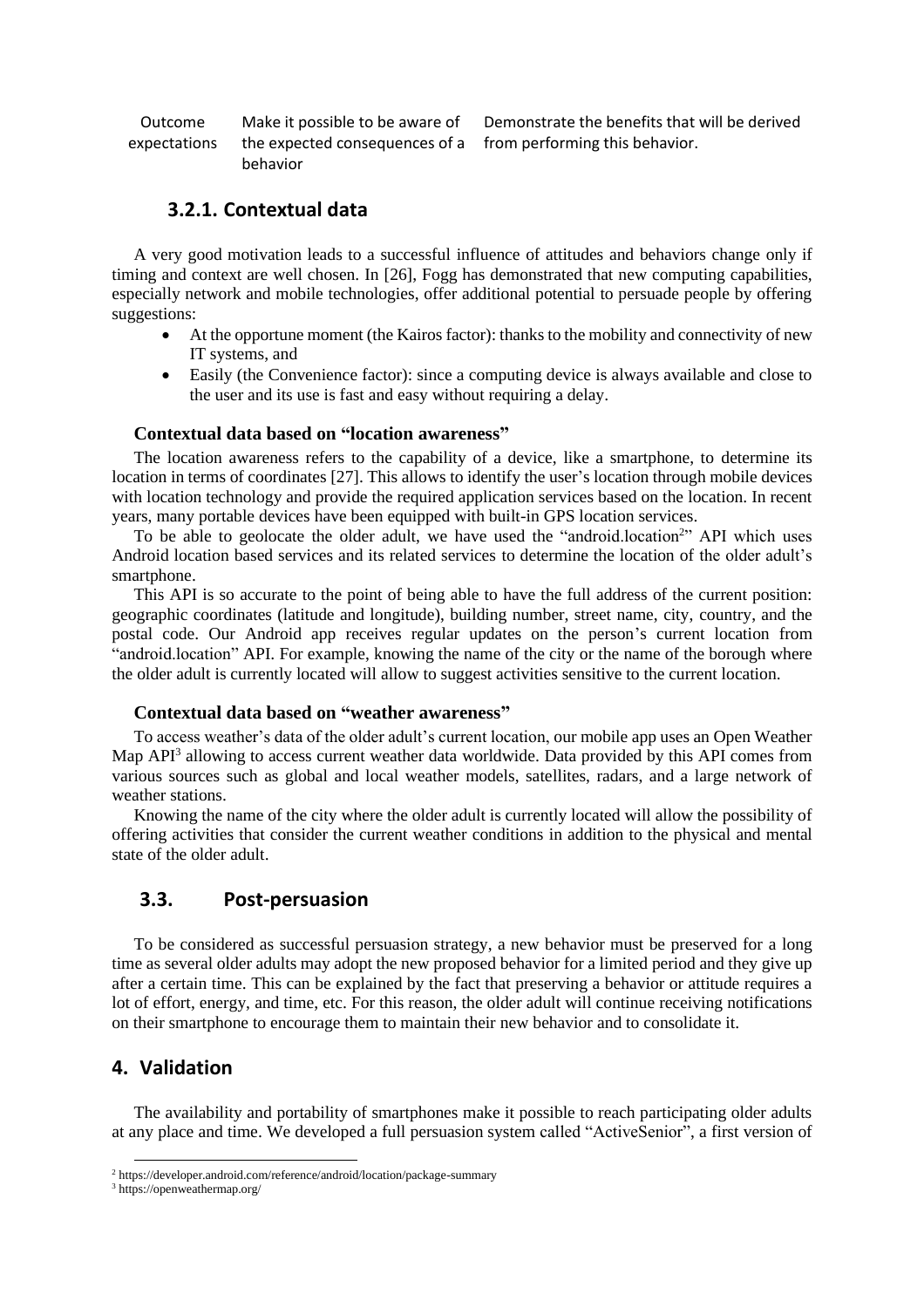it was presented in a previous work [24]. "ActiveSenior" is made on the one hand of a front-end part which contains mobile App activities and on the other hand of a back-end part used to define the server App holding services in relation to the initial user.

Participating older adults interact directly with the front-end application, while the server App is connected to a database, containing data of each participant (his personal profile, his health state, his preferred activities, and his current context) and an ontology for decision making with semantic reasoning of defined rules.

Interaction between the front-end application and the back-end application is done through php requests and with automated notifications sent via the Firebase<sup>4</sup> service.

Before triggering a behavior change or a physical activity, our back-end application will try to ensure the success of the persuasion technique. We have therefore extended our ontology so that it will be able to take into account the current contexts of location and weather of the older adult.

Hence, we added two sub-classes of the class "Environment": "City" and "Weather", an Object Property: "personHasWeather", and several Data Properties to handle location and weather data such as: "temperatureValue", "weatherStatusDesc", "windSpeedValue".

| <b>Environment</b>         | personHasWeather<br>$\overline{\phantom{a}}$ | Characteristics: personH2IDEDE Description: personHasWeather |                          | <b>EntemperatureValue</b>           |
|----------------------------|----------------------------------------------|--------------------------------------------------------------|--------------------------|-------------------------------------|
| City<br>►<br><b>Object</b> |                                              | Functional                                                   | Equivalent To            | weatherStatusDesc<br>windSpeedValue |
| <b>Weather</b><br>۰        |                                              | Inverse functional                                           | SubProperty Of CD        |                                     |
|                            |                                              | $\Box$ Transitive                                            |                          |                                     |
|                            |                                              | Symmetric                                                    | Inverse Of C             |                                     |
|                            |                                              | Asymmetric                                                   | Domains (intersection)   |                                     |
|                            |                                              | Reflexive                                                    | <b>Person</b>            |                                     |
|                            |                                              | Irreflexive                                                  | Ranges (intersection)    |                                     |
|                            |                                              |                                                              | <b>Weather</b>           |                                     |
|                            |                                              |                                                              | Disjoint With            |                                     |
|                            |                                              |                                                              | SuperProperty Of (Chain) |                                     |

All gathered information about the older adult's current city weather conditions is presented in our mobile App. The information presented in the activity of the mobile App are: the name of the country and the city (obtained thanks to the use of "android.location" API), the current temperature and the temperature felt, minimum temperature and maximum temperature of the day, weather condition and its description, humidity percentage, wind speed and its direction, air pressure, the sunrise time and the sunset time.



We have defined inference rules to be used by our ontology in the server side of our persuasive system. Inference rules allow to the reasoner to generate new intelligent knowledge. This latter enable to decide the best time and location to trigger a notification suggesting a suitable activity to the older adult taking into consideration his health and mental profile.

So, we have defined several rules to be used by the reasoner to decide to most suitable strategy. Below 2 examples of defined rules:

#### **Rule 1:**

```
[RuleForWalkingOutdoor: (?u pre:personHasPreferredTopic pre:walking) 
(pre:walking pre:topicRequestAbility ?a) (?u pre:personHasAbilityLevel ?cl)
(?cl pre:levelHasCorrespondingAbility ?a) (?cl pre:levelValue ?v) lessThan(?v,
3) (pre:walking pre:topicRequestLocation ?loc) (?u pre:personDetectedIn ?h) (?h
pre:placeRepresentLocation ?<u>loc</u>) (?u pre:personHasWeather ?w) (?w
pre:temperatureValue ?temp1) moreThan(?temp1, 20) (?w pre:weatherStatusDesc
```

```
4 https://firebase.google.com/
```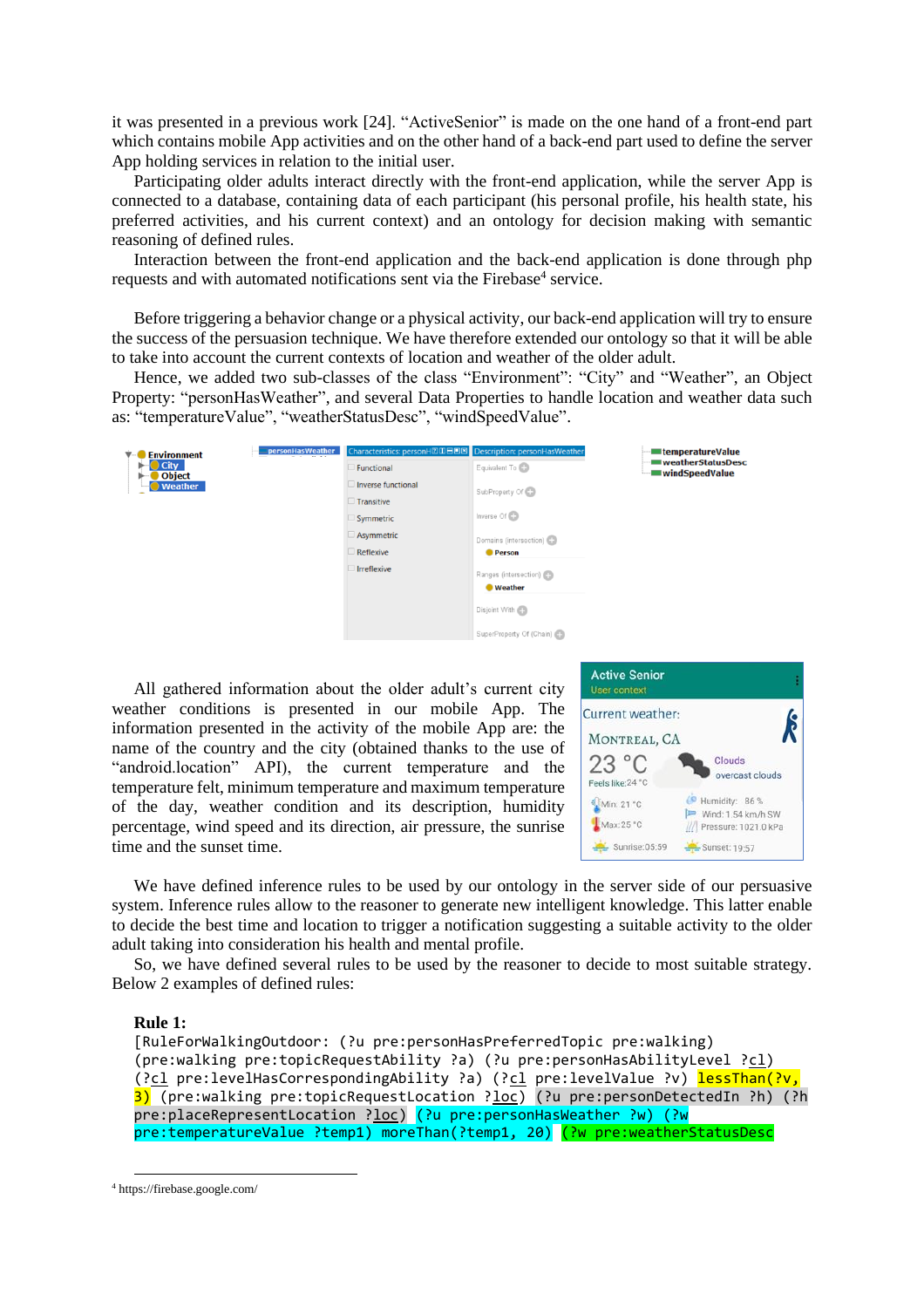?d1) equal(?d1, "Clear") (pre:walking pre:topicHasPersuasionStrategy ?s) -> Debug(?u, ?s) (?u pre:personMotivatedByPersuasionStrategy ?s)]

This rule asks an older adult to take a walk outside (activity WalkingOutDoor) only if all the following conditions are validated: the older adult has good health profile (the Health Utilities Index is  $\langle$ 3) allowing him to go out to walk, the weather is clear (weather Status = "Clear") and the temperature is more than  $20^{\circ}$ C (temperatureValue >20).

#### **Rule 2:**

[RuleForHousework: (?u pre:personHasPreferredTopic pre:housework) (pre:housework pre:topicRequestAbility ?a) (?u pre:personHasAbilityLevel ?cl) (?cl pre:levelHasCorrespondingAbility ?a) (?cl pre:levelValue ?v) lessThan(?v, 4) (pre:housework pre:topicRequestLocation ?loc) (?u pre:personDetectedIn ?h) (?h pre:placeRepresentLocation ?loc) (pre:housework pre:topicHasPersuasionStrategy ?s) (?u pre:personHasWeather ?w) (?w pre:temperatureValue ?temp1) lessThan(?temp1, 20) (?w pre:weatherStatusDesc ?d1) equal(?d1, "Rain") (pre:housework pre:topicHasPersuasionStrategy ?s) -> Debug(?u, ?s) (?u pre:personMotivatedByPersuasionStrategy ?s)]

This rule asks an older adult to housework if it is raining (weatherStatus = "Rain"), the temperature is less than  $20^{\circ}$ C (temperature Value <20), and health profile (the Health Utilities Index is <4).

To assess "ActiveSenior" App, we carried out an experiment with 8 older adults (4 females and 4 males), all aged more than 60 years. We installed "ActiveSenior" App in the smartphone of each participant and helped him to create his own profile with all required information. The following table shows some of information of personal and health profiles of participating older adults. Rows present data of each older adult. We have chosen to hide the names of participating older adults and replace them with OAn, with n between 1 and 8, to ensure data confidentiality. Columns contain the age, the gender, and attributes of Health Utilities Index 2 and 3 (HUI-2 and HUI-3).

#### **Table 2**

| ID              | Age |   | Gender   Cognition   Dexterity   Emotion   Hearing |   |   |   | Pain | Speech Vision |   | Walking |
|-----------------|-----|---|----------------------------------------------------|---|---|---|------|---------------|---|---------|
| OA1             | 62  |   |                                                    |   |   |   | 2    |               |   |         |
| OA <sub>2</sub> | 83  | M |                                                    |   |   |   | 4    |               |   |         |
| OA3             | 60  | F |                                                    |   |   |   | 2    |               |   |         |
| OA4             | 70  | М |                                                    |   |   |   | 2    |               |   |         |
| OA5             | 68  | М |                                                    |   |   |   | 2    |               | 2 |         |
| OA6             | 67  | M |                                                    | 4 | 3 |   | 5    |               | 3 |         |
| OA7             | 73  | F |                                                    |   |   | 3 | 2    |               |   |         |
| OA8             | 61  |   |                                                    |   |   |   | 2    |               |   |         |

Some information of personal and health profiles of participating older adults

The back-end framework of our persuasive system considers the health profile of each participant. For example, the value 5 of the walking attribute of older adult OA2 shows that he suffers from walking problems. OA6 has dexterity problem with severe pain that prevent most activities. OA1, OA3, and OA8 have relatively a good physical shape according to their ages.

To choose the most suitable activity for an older adult, the reasoning engine verify the ability of the older adult to do the desired physical activity while being aware of the actual location and the actual weather conditions. The table below gives some of received notifications following the use of the semantic reasoning engine and based on health state, weather current description and temperature:

#### **Table 3**

Examples of context-aware received notifications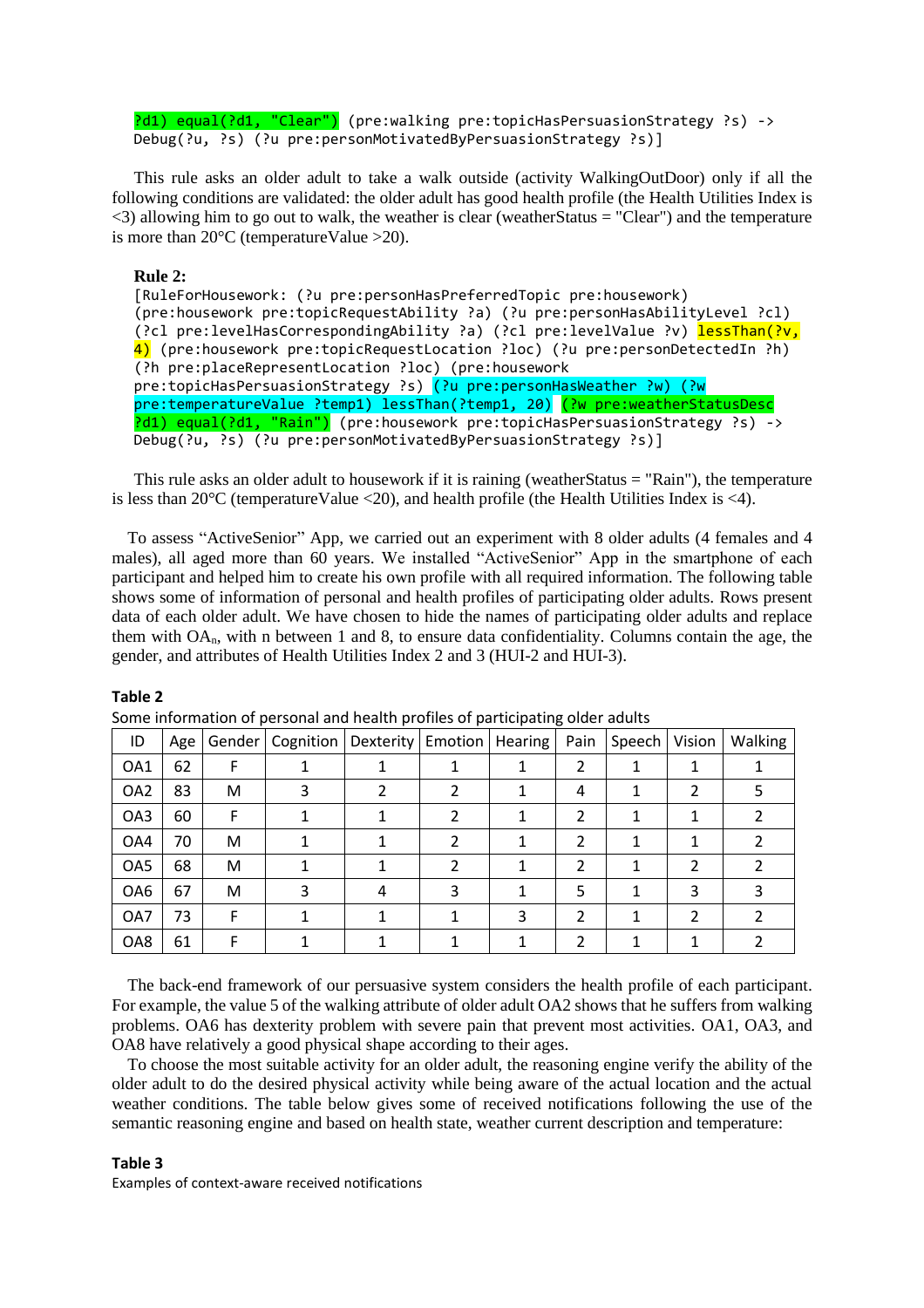| Older<br>Adult  | Health<br>profile     | Weather<br>description | Temperature                | Proposed<br>activity  | Received notification                                                                                                                                                                                                         |
|-----------------|-----------------------|------------------------|----------------------------|-----------------------|-------------------------------------------------------------------------------------------------------------------------------------------------------------------------------------------------------------------------------|
| OA1             | Good<br>shape         | Clear                  | 26 °C<br>(>20 °C)          | Walking               | "Walking may be the best form of<br>physical exercise for seniors.<br>Packed with health benefits,<br>walking is the friendliest physical<br>exercise. It has a low risk of<br>injury, and it's easy to get started<br>with." |
| OA8             | Good<br>shape         | Clouds                 | 28 °C<br>(>20 °C)          | Walking               | "It's time to take action. Walk and<br>enjoy life!"                                                                                                                                                                           |
| OA3             | Good<br>shape         | Raining                | $15^{\circ}$ C             | Housework             | "A clean and organized home is a<br>beautiful home. It eliminates the<br>risk of developing allergies and<br>asthma; it also reduces stress, and<br>it is extremely vital to your mental<br>health."                          |
| OA <sub>2</sub> | Walking<br>problems   | Clear                  | 24 °C<br>(>20 °C)          | Water the<br>plants   | "Water is vital for the survival of<br>all yours plants"                                                                                                                                                                      |
| OA6             | Dexterity<br>and Pain | Clear                  | $25^{\circ}$ C<br>(>20 °C) | Sit in the<br>balcony | "You are lucky to have a balcony"<br>in your apartment, you can breathe<br>fresh air without leaving your<br>home."                                                                                                           |
| OA1             | Good<br>shape         | Raining                | $14^{\circ}$ C             | Housework             | "Regular upkeep of a home in<br>terms of cleanliness and tidiness<br>reduces stress and it is extremely<br>vital to your physical and mental<br>health."                                                                      |

The notifications faithfully translate the rules defined for the semantic engine of the server-side application of our persuasion system. Indeed, according to the obtained results, we can notice that our system proposed the physical activity "Walking" for participant older adults OA1 and OA8. Both have a relatively good profile health and are in good shape whether it is actually "Clear" or "Cloudy" and it feels more than 20 °C.

Older adults OA1 and OA3 have the ability to go out and take a walk. But given the bad weather outside, they received notifications requesting them to stay at home and to do housework.

Participant OA2 suffers from walking problems. He can't walk for a long time and distance. Considering his state of health, we ask him to water the plants to enjoy the beautiful day and to breathe fresh air, without going too far from his home.

Finally, even if the current weather is fine and the temperature is mild enough to go out and enjoy the beautiful weather, older adult OA6, who have dexterity and pain problems, received a notification inviting him to sit in the balcony. In fact, asking him to go out could present a danger for his safety.

### **5. Conclusion**

In this paper we detailed our approach to improve older adults' physical activities. Our work is based on several existing behavioral change methodologies and persuasion strategies which were detailed in the state of the arts. Through this work, we have improved persuasion strategies' usefulness and efficiency. This was accomplished by incorporating end-users' profiles and contextual location and weather data in our reasoning engine. We have validated our method through several defined scenarios showing the impact of the user profile and the contextual information on the persuasion strategy's decision system.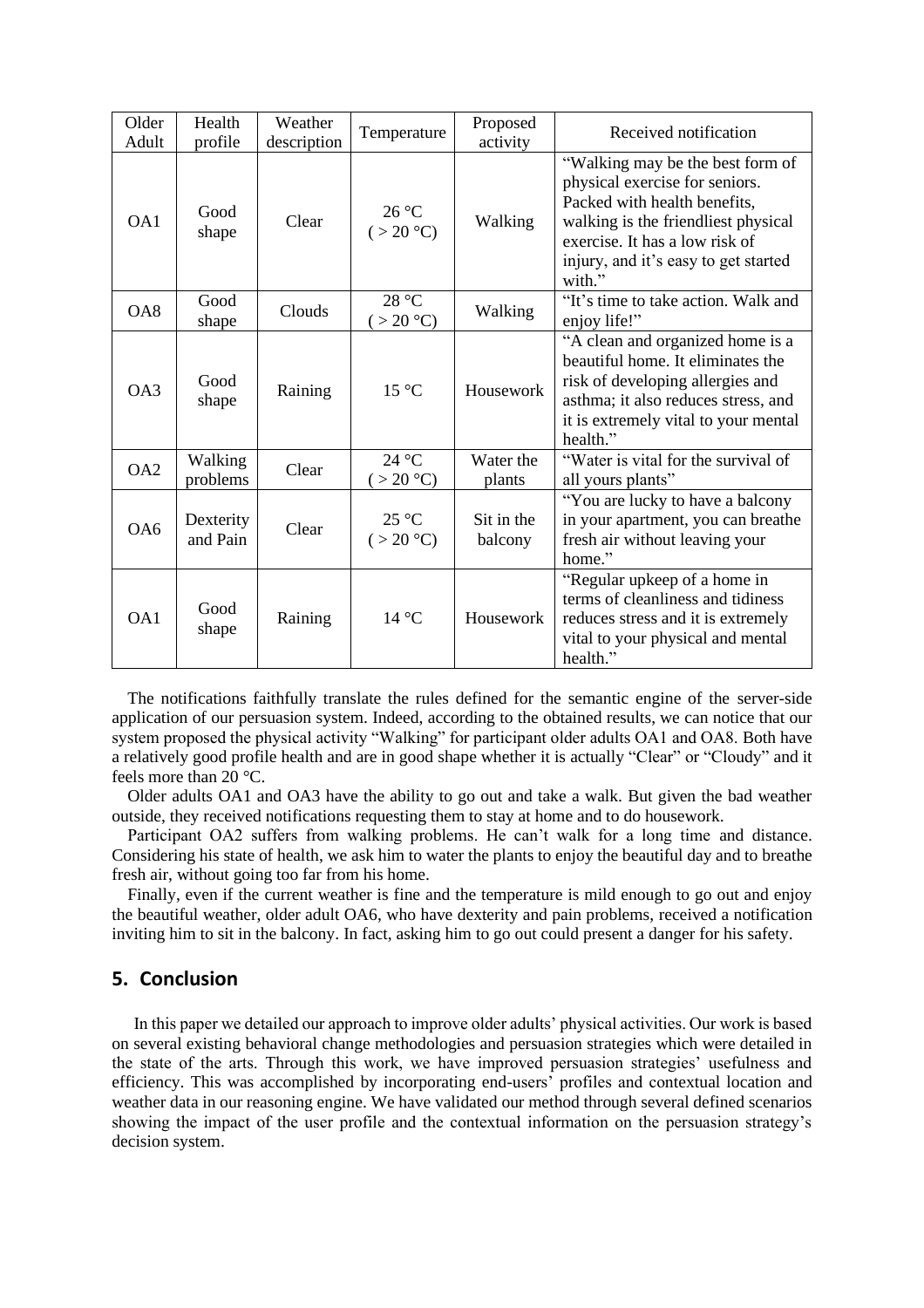# **Acknowledgments**

This work was partially supported by the LABEX-TA project MeFoGL: "Méhodes Formelles pour le Génie Logiciel".

# **6. References**

- [1] W. H. Organisation, "Sedentary lifestyle, a major cause of illness and disability." https://www.who.int.
- [2] R. Ross *et al.*, "Canadian 24-Hour Movement Guidelines for Adults aged 18--64 years and Adults aged 65 years or older: an integration of physical activity, sedentary behaviour, and sleep," *Appl. Physiol. Nutr. Metab.*, vol. 45, no. 10, pp. S57--S102, 2020, [Online]. Available: https://cdnsciencepub.com/doi/pdf/10.1139/apnm-2020-0467.
- [3] J. S. Nevid, *Psychology: Concepts and applications*. Cengage Learning, 2012.
- [4] UN, "World population ageing report," New York, 2015. [Online]. Available: http://www.un.org/en/development/desa/population/publications/pdf/ageing/WPA2015\_Repor t.pdf.
- [5] W. H. O. (WHO), "World Report on Ageing and Health," Geneva, 2015. [Online]. Available: http://apps.who.int/iris/bitstream/handle/10665/186463/9789240694811\_eng.pdf.
- [6] S. F. M. Chastin *et al.*, "How does light-intensity physical activity associate with adult cardiometabolic health and mortality? Systematic review with meta-analysis of experimental and observational studies," *Br. J. Sports Med.*, vol. 53, no. 6, pp. 370–376, 2019.
- [7] I. Azjen, "Understanding attitudes and predicting social behavior," *Englewood Cliffs*, 1980.
- [8] J. C. Simon L. Dolan, Eric Gosselin, *Psychologie du travail et comportement organisationnel*, 4ème éditi. Montreal, 2012.
- [9] F. D. Davis, R. P. Bagozzi, and P. R. Warshaw, "Extrinsic and intrinsic motivation to use computers in the workplace," *J. Appl. Soc. Psychol.*, vol. 22, no. 14, pp. 1111–1132, 1992.
- [10] M. Csikszentmihalyi, "Flow and the psychology of discovery and invention," *HarperPerennial, New York*, vol. 39, 1997.
- [11] B. J. Fogg, "A behavior model for persuasive design," in *4th ACM Persuasive - International Conference on Persuasive Technology*, 2009, pp. 40:1-40:7, doi: 10.1145/1541948.1541999.
- [12] A. Bandura, "Social cognitive theory of moral thought and action," in *Handbook of moral behavior and development*, Psychology Press, 2014, pp. 69–128.
- [13] A. Bandura, "Social cognitive theory of mass communication," in *Media effects*, Routledge, 2009, pp. 110–140.
- [14] M. Fishbein and I. Ajzen, *Predicting and changing behavior: The reasoned action approach*. Psychology Press, 2011.
- [15] I. Ajzen, "The theory of planned behavior," *Organ. Behav. Hum. Decis. Process.*, vol. 50, no. 2, pp. 179–211, 1991, doi: 10.1016/0749-5978(91)90020-T.
- [16] K. Arning and M. Ziefle, "Understanding age differences in PDA acceptance and performance," *Comput. Human Behav.*, vol. 23, no. 6, pp. 2904–2927, 2007, [Online]. Available: https://www.researchgate.net/profile/Katrin\_Arning/publication/220586492\_Ask\_and\_You\_W ill\_Receive\_Training\_Novice\_Adults\_to\_use\_a\_PDA\_in\_an\_Active\_Learning\_Environment/l inks/5461f1f20cf2c1a63c010fbf/Ask-and-You-Will-Receive-Training-Novice-Adults-to-use-a.
- [17] F. D. Davis, "Perceived usefulness, perceived ease of use, and user acceptance of information technology," *MIS Q.*, pp. 319–340, 1989, [Online]. Available: https://www.researchgate.net/profile/Fred\_Davis2/publication/200085965\_Perceived\_Usefuln ess\_Perceived\_Ease\_of\_Use\_and\_User\_Acceptance\_of\_Information\_Technology/links/54ad6 6dc0cf24aca1c6f3765.pdf.
- [18] F. D. Davis, R. P. Bagozzi, and P. R. Warshaw, "User acceptance of computer technology: a comparison of two theoretical models," *Manage. Sci.*, vol. 35, no. 8, pp. 982–1003, 1989, [Online]. Available: http://home.business.utah.edu/actme/7410/DavisBagozzi.pdf.
- [19] V. Venkatesh and F. D. Davis, "A theoretical extension of the technology acceptance model: